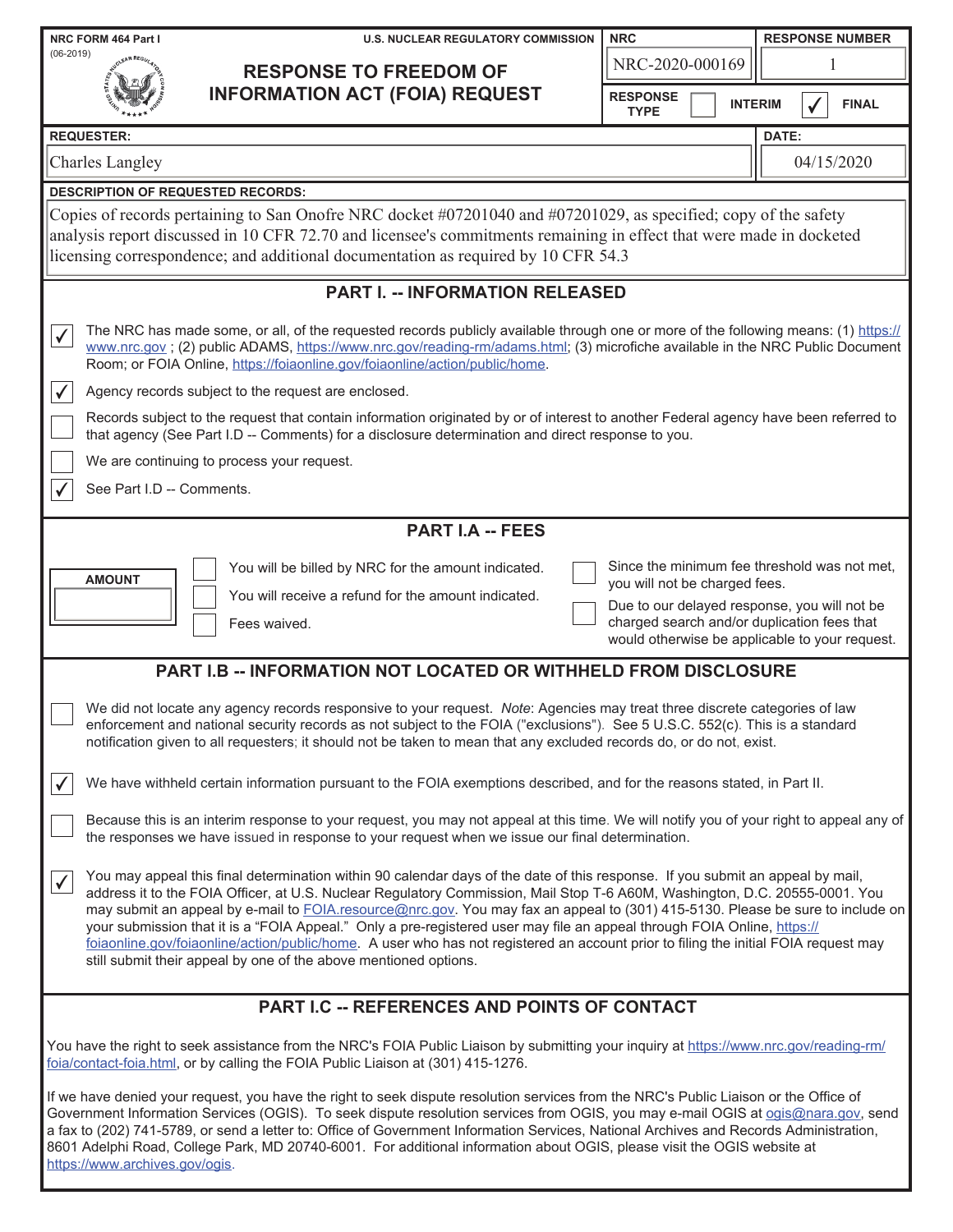| NRC FORM 464 Part I                                                                                                                                                                                                                                                                                                                                                                                                         | <b>U.S. NUCLEAR REGULATORY COMMISSION</b>                                                                                                                                                                           | <b>NRC</b>                     |  |                | <b>RESPONSE NUMBER</b> |  |
|-----------------------------------------------------------------------------------------------------------------------------------------------------------------------------------------------------------------------------------------------------------------------------------------------------------------------------------------------------------------------------------------------------------------------------|---------------------------------------------------------------------------------------------------------------------------------------------------------------------------------------------------------------------|--------------------------------|--|----------------|------------------------|--|
| $(06-2019)$<br><b>RESPONSE TO FREEDOM OF</b>                                                                                                                                                                                                                                                                                                                                                                                |                                                                                                                                                                                                                     | NRC-2020-000169                |  | 1              |                        |  |
|                                                                                                                                                                                                                                                                                                                                                                                                                             | <b>INFORMATION ACT (FOIA) REQUEST</b>                                                                                                                                                                               | <b>RESPONSE</b><br><b>TYPE</b> |  | <b>INTERIM</b> | <b>FINAL</b>           |  |
|                                                                                                                                                                                                                                                                                                                                                                                                                             | <b>PART I.D -- COMMENTS</b>                                                                                                                                                                                         |                                |  |                |                        |  |
| Based on the description of your request, we tasked the program office that is most likely to have responsive records, the<br>Office of Nuclear Material Safety and Safeguards (NMSS), which provided us with the attached listing of responsive<br>records. Please note that Revision 4 of the HI-STORM UMAX FSAR was reviewed by the NRC inspectors on site;<br>therefore, the NRC does not possess a copy of Revision 4. |                                                                                                                                                                                                                     |                                |  |                |                        |  |
|                                                                                                                                                                                                                                                                                                                                                                                                                             | In addition to the records identified in the attached listing, we have also included a redacted version of the HI-STORM FW<br>FSAR, Revision 5. See Part II for the exemption(s) claimed for the redacted portions. |                                |  |                |                        |  |
|                                                                                                                                                                                                                                                                                                                                                                                                                             |                                                                                                                                                                                                                     |                                |  |                |                        |  |
|                                                                                                                                                                                                                                                                                                                                                                                                                             |                                                                                                                                                                                                                     |                                |  |                |                        |  |
|                                                                                                                                                                                                                                                                                                                                                                                                                             |                                                                                                                                                                                                                     |                                |  |                |                        |  |
|                                                                                                                                                                                                                                                                                                                                                                                                                             |                                                                                                                                                                                                                     |                                |  |                |                        |  |
|                                                                                                                                                                                                                                                                                                                                                                                                                             |                                                                                                                                                                                                                     |                                |  |                |                        |  |
|                                                                                                                                                                                                                                                                                                                                                                                                                             |                                                                                                                                                                                                                     |                                |  |                |                        |  |
|                                                                                                                                                                                                                                                                                                                                                                                                                             |                                                                                                                                                                                                                     |                                |  |                |                        |  |
|                                                                                                                                                                                                                                                                                                                                                                                                                             |                                                                                                                                                                                                                     |                                |  |                |                        |  |
|                                                                                                                                                                                                                                                                                                                                                                                                                             |                                                                                                                                                                                                                     |                                |  |                |                        |  |
|                                                                                                                                                                                                                                                                                                                                                                                                                             |                                                                                                                                                                                                                     |                                |  |                |                        |  |
|                                                                                                                                                                                                                                                                                                                                                                                                                             |                                                                                                                                                                                                                     |                                |  |                |                        |  |
|                                                                                                                                                                                                                                                                                                                                                                                                                             |                                                                                                                                                                                                                     |                                |  |                |                        |  |
|                                                                                                                                                                                                                                                                                                                                                                                                                             |                                                                                                                                                                                                                     |                                |  |                |                        |  |
|                                                                                                                                                                                                                                                                                                                                                                                                                             |                                                                                                                                                                                                                     |                                |  |                |                        |  |
|                                                                                                                                                                                                                                                                                                                                                                                                                             |                                                                                                                                                                                                                     |                                |  |                |                        |  |
|                                                                                                                                                                                                                                                                                                                                                                                                                             |                                                                                                                                                                                                                     |                                |  |                |                        |  |
|                                                                                                                                                                                                                                                                                                                                                                                                                             |                                                                                                                                                                                                                     |                                |  |                |                        |  |
|                                                                                                                                                                                                                                                                                                                                                                                                                             |                                                                                                                                                                                                                     |                                |  |                |                        |  |
| Signature - Freedom of Information Act Officer or Designee                                                                                                                                                                                                                                                                                                                                                                  |                                                                                                                                                                                                                     |                                |  |                |                        |  |

Stephanie A. Blaney Digitally signed by Stephanie A. Blaney Date: 2020.04.15 08:52:21 -04'00'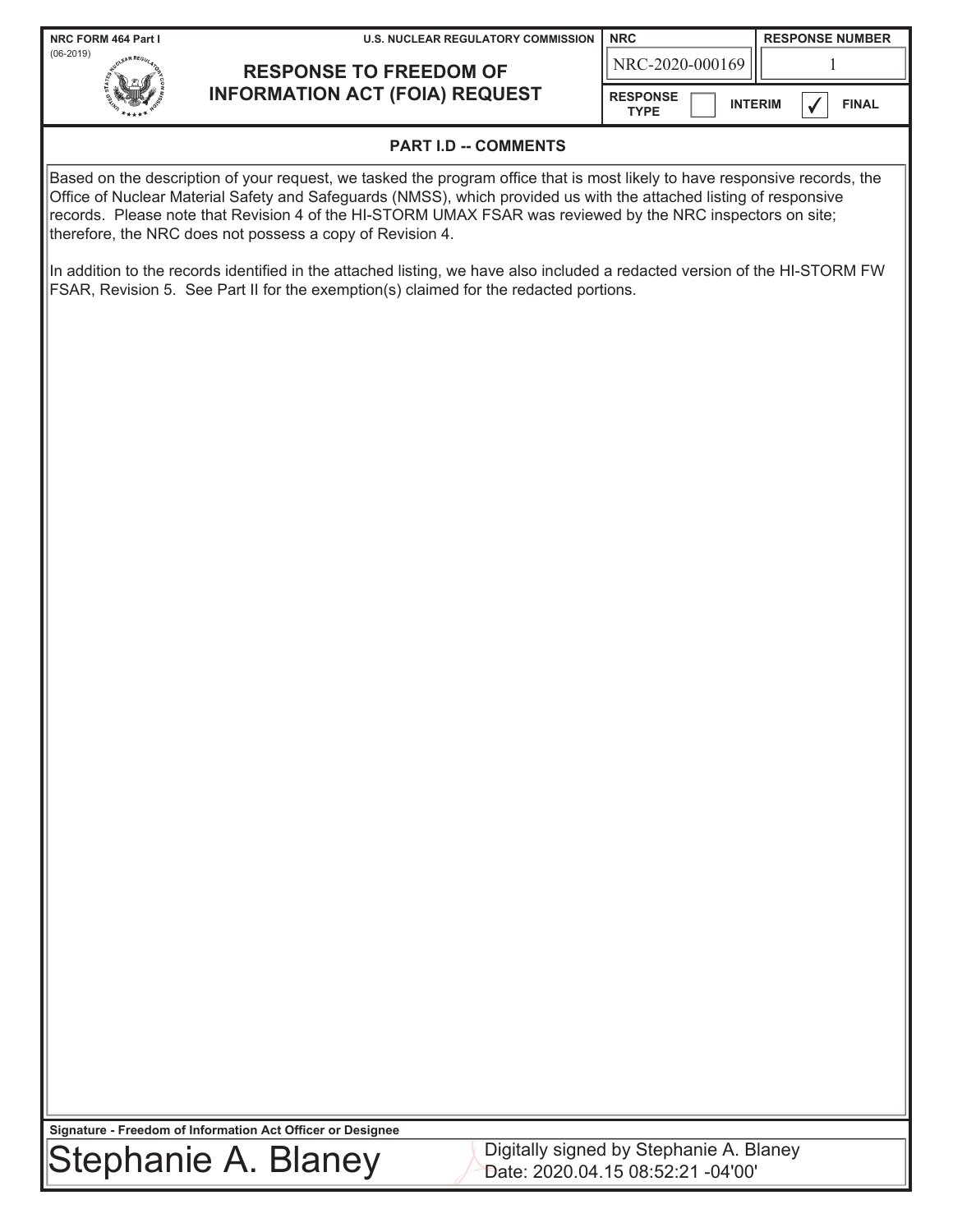| NRC FORM 464 Part II                           | <b>U.S. NUCLEAR REGULATORY COMMISSION</b>                                                                                                                                                                                      |                       | <b>NRC</b>   |                                          |  |  |  |  |
|------------------------------------------------|--------------------------------------------------------------------------------------------------------------------------------------------------------------------------------------------------------------------------------|-----------------------|--------------|------------------------------------------|--|--|--|--|
| $(04 - 2018)$<br><b>RESPONSE TO FREEDOM OF</b> |                                                                                                                                                                                                                                |                       | 2020-000169  |                                          |  |  |  |  |
|                                                | <b>INFORMATION ACT (FOIA) REQUEST</b>                                                                                                                                                                                          |                       | DATE:        |                                          |  |  |  |  |
|                                                |                                                                                                                                                                                                                                |                       | 04/15/2020   |                                          |  |  |  |  |
| <b>PART II.A -- APPLICABLE EXEMPTIONS</b>      |                                                                                                                                                                                                                                |                       |              |                                          |  |  |  |  |
|                                                | Records subject to the request are being withheld in their entirety or in part under the FOIA exemption(s) as indicated below (5 U.S.C. 552(b)).                                                                               |                       |              |                                          |  |  |  |  |
|                                                | Exemption 1: The withheld information is properly classified pursuant to an Executive Order protecting national security information.                                                                                          |                       |              |                                          |  |  |  |  |
|                                                | Exemption 2: The withheld information relates solely to the internal personnel rules and practices of NRC.                                                                                                                     |                       |              |                                          |  |  |  |  |
|                                                | Exemption 3: The withheld information is specifically exempted from public disclosure by the statute indicated.                                                                                                                |                       |              |                                          |  |  |  |  |
|                                                | Sections 141-145 of the Atomic Energy Act, which prohibits the disclosure of Restricted Data or Formerly Restricted Data (42 U.S.C. 2161-2165).                                                                                |                       |              |                                          |  |  |  |  |
|                                                | Section 147 of the Atomic Energy Act, which prohibits the disclosure of Unclassified Safeguards Information (42 U.S.C. 2167).                                                                                                  |                       |              |                                          |  |  |  |  |
|                                                | 41 U.S.C. 4702(b), which prohibits the disclosure of contractor proposals, except when incorporated into the contract between the agency and the                                                                               |                       |              |                                          |  |  |  |  |
| Other:                                         |                                                                                                                                                                                                                                |                       |              |                                          |  |  |  |  |
| indicated.                                     | Exemption 4: The withheld information is a trade secret or confidential commercial or financial information that is being withheld for the reason(s)                                                                           |                       |              |                                          |  |  |  |  |
|                                                | The information is considered to be proprietary because it concerns a licensee's or applicant's physical protection or material control and<br>accounting program for special nuclear material pursuant to 10 CFR 2.390(d)(1). |                       |              |                                          |  |  |  |  |
|                                                | The information is considered to be another type of confidential business (proprietary) information.                                                                                                                           |                       |              |                                          |  |  |  |  |
|                                                | The information was submitted by a foreign source and received in confidence pursuant to 10 CFR 2.390(d)(2).                                                                                                                   |                       |              |                                          |  |  |  |  |
|                                                | Exemption 5: The withheld information consists of interagency or intraagency records that are normally privileged in civil litigation.                                                                                         |                       |              |                                          |  |  |  |  |
|                                                | Deliberative process privilege.                                                                                                                                                                                                |                       |              |                                          |  |  |  |  |
|                                                | Attorney work product privilege.                                                                                                                                                                                               |                       |              |                                          |  |  |  |  |
| Attorney-client privilege.                     |                                                                                                                                                                                                                                |                       |              |                                          |  |  |  |  |
|                                                | Exemption 6: The withheld information from a personnel, medical, or similar file, is exempted from public disclosure because its disclosure would result<br>in a clearly unwarranted invasion of personal privacy.             |                       |              |                                          |  |  |  |  |
|                                                | Exemption 7: The withheld information consists of records compiled for law enforcement purposes and is being withheld for the reason(s) indicated.                                                                             |                       |              |                                          |  |  |  |  |
|                                                | (A) Disclosure could reasonably be expected to interfere with an open enforcement proceeding.                                                                                                                                  |                       |              |                                          |  |  |  |  |
|                                                | (C) Disclosure could reasonably be expected to constitute an unwarranted invasion of personal privacy.                                                                                                                         |                       |              |                                          |  |  |  |  |
| sources.                                       | (D) The information consists of names and other information the disclosure of which could reasonably be expected to reveal identities of confidential                                                                          |                       |              |                                          |  |  |  |  |
|                                                | (E) Disclosure would reveal techniques and procedures for law enforcement investigations or prosecutions, or guidelines that could reasonably be<br>expected to risk circumvention of the law.                                 |                       |              |                                          |  |  |  |  |
| (F)                                            | Disclosure could reasonably be expected to endanger the life or physical safety of any individual.                                                                                                                             |                       |              |                                          |  |  |  |  |
| Other:                                         |                                                                                                                                                                                                                                |                       |              |                                          |  |  |  |  |
|                                                | <b>PART II.B -- DENYING OFFICIALS</b>                                                                                                                                                                                          |                       |              |                                          |  |  |  |  |
|                                                | In accordance with 10 CFR 9.25(g) and 9.25(h) of the U.S. Nuclear Regulatory Commission regulations, the official(s) listed<br>below have made the determination to withhold certain information responsive to your request.   |                       |              |                                          |  |  |  |  |
| <b>DENYING OFFICIAL</b>                        | <b>TITLE/OFFICE</b>                                                                                                                                                                                                            | <b>RECORDS DENIED</b> | EDO          | <b>APPELLATE OFFICIAL</b><br><b>SECY</b> |  |  |  |  |
| Stephanie Blaney                               | <b>FOIA Officer</b>                                                                                                                                                                                                            | PII                   | $\checkmark$ |                                          |  |  |  |  |
|                                                |                                                                                                                                                                                                                                |                       |              |                                          |  |  |  |  |
|                                                | Select Title/Office from drop-down list                                                                                                                                                                                        |                       |              |                                          |  |  |  |  |
|                                                |                                                                                                                                                                                                                                |                       |              |                                          |  |  |  |  |
|                                                | Select Title/Office from drop-down list                                                                                                                                                                                        |                       |              |                                          |  |  |  |  |
|                                                | Select Title/Office from drop-down list                                                                                                                                                                                        |                       |              |                                          |  |  |  |  |